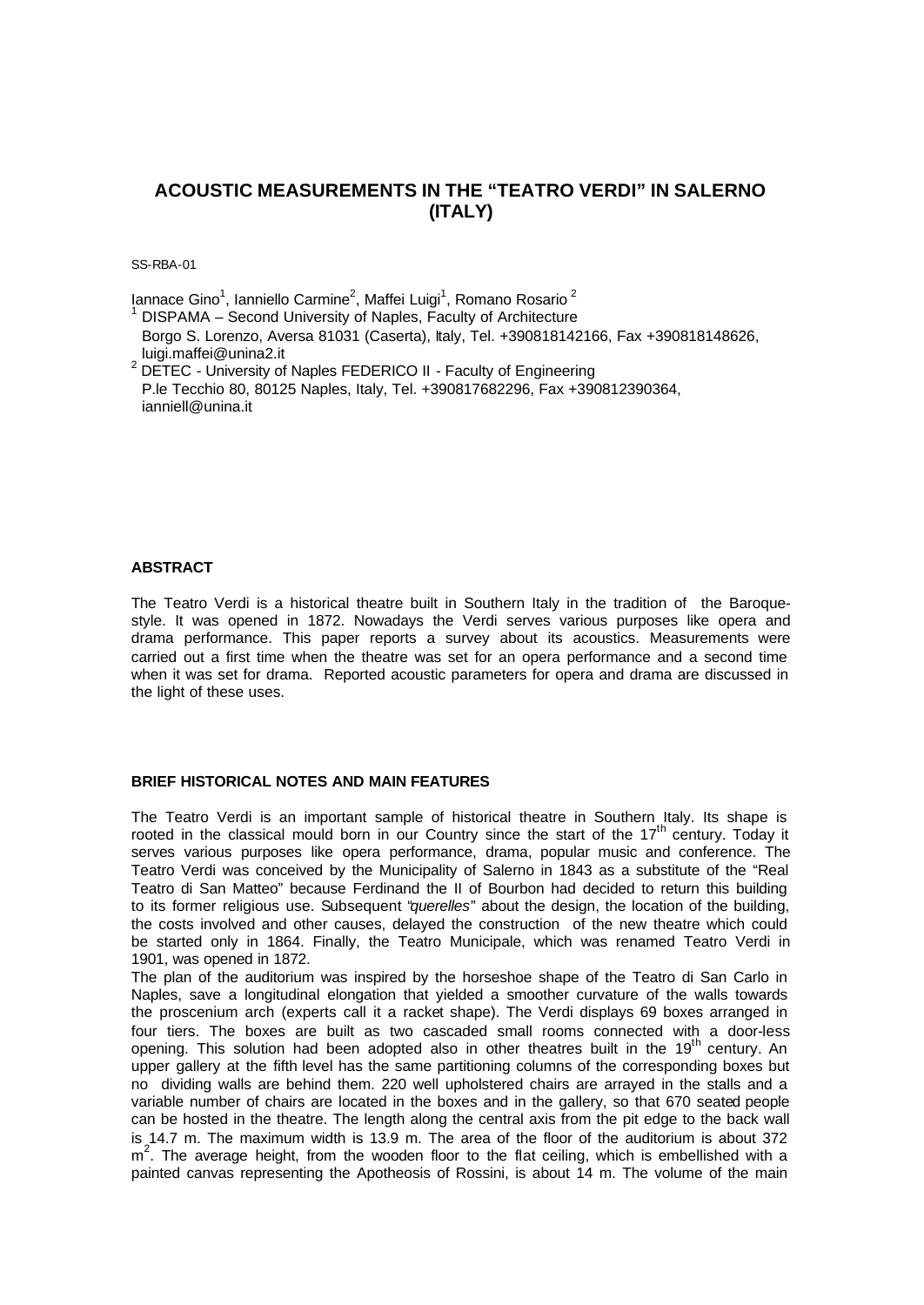hall is about 2500 m<sup>3</sup>. The orchestra pit is 12 m wide, 4.9 m long and 1.55 m deep with respect to the main-hall floor. A wooden balustrade .55 m high is mounted along the rim of the pit on the side of the audience. The walls and the floor of the pit are made of wood. The suspended floor of the stage is made of wood. It is 20 m wide and 21 m long. The volume of the stage-house is 5300  $m^3$  approximately.

This historical theatre has undergone few minor changes during its life. The last restoration was carried out after an earthquake, on November 23, 1980, that had produced little structural damage. Fig.1 shows a view of the auditorium toward the stage and a view from the stage.



Fig.1- Views of the auditorium of the "Teatro Verdi". (a) toward the stage; (b) from the stage.

### **ACOUSTIC MEASUREMENTS – OPERA SETTING**

Acoustic measurements were carried out in the unoccupied theatre on the occasion of the performance of La Boheme by G. Puccini. As shown in Fig.2 (a), the scenery in the stage-house was constituted of a large vertical canvas backed by a separated plastic curtain. This back-drop was located 12.6 m from the proscenium edge. Stairs at each side, a large overhung and a bed completed the scenery. Chairs, music stands and some large instruments were located in the open pit. The proscenium edge of the stage floor determined a 2.9 m long overhung over the pit floor. Two sets of impulse response were recorded by a MLSSA ™ – based measurement system [1]. The dodecahedral sound-source was located a first time on the stage (height = 1.2) m), along the longitudinal axis 3.10 m from the proscenium edge. A second time the same sound source was located on the orchestra-pit floor at the same height along the longitudinal axis, 2.5 m from the pit wall nearest to the audience. Thirteen listener locations were considered. Eight receivers in the right half of the stalls and five receivers at the front of boxes at four levels of tiers. Fig.2 (b) reports the above-mentioned sound source and receiver locations in the plan of the "Teatro Verdi".



Fig.2 – (a) Stage fitting for La Boheme. (b) Locations of the sound source and receivers in the plan of the "Teatro Verdi".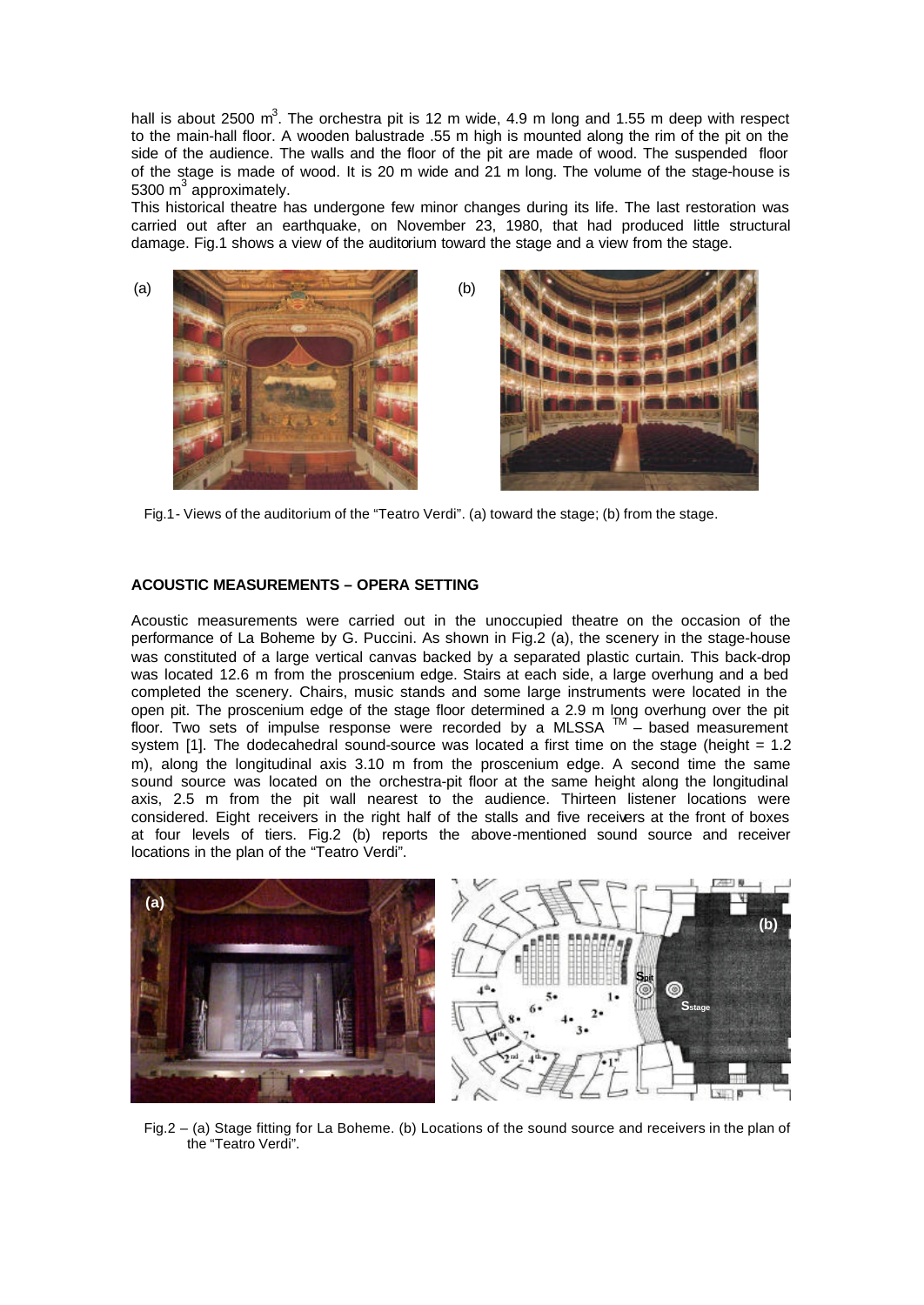Objective acoustic parameters, relevant for opera performance, were computed from each impulse response for the octave bands from 125 Hz to 4 kHz. RT, EDT,  $D_{50}$ ,  $C_{80}$ , G and LF were considered. For each receiver location the early energy lateral fraction LF, averaged over the octave bands from 125 Hz to 1 kHz, was calculated by combining a pair of impulse responses recorded at two points at the distance of 6 cm. This allowed the simulation of the behaviour of a figure-of-eight microphone aiming a null-sensitivity direction toward the sound source.

Barron [2] stated in simple terms some subjective attributes for good listening in an opera house as follows. 1) The speech should be intelligible. 2) The orchestral sound should have a suitable clarity and convey an adequate sense of reverberance. 3) Both the voice of the singer on the stage and the sound of the orchestra in the pit should reach the listener with a sufficient loudness. 4) The balance between the singer's voice and the sound of the orchestra should be in favour of the singer adequately. 5) The sound envelopment may be of minor importance with respect to the requirements of loudness and balance. The Author described the aspects for orchestral music with the objective parameters reverberation time RT, early decay time EDT, clarity index  $C_{80}$ , sound strength G and early lateral fraction LF. These parameters were measured with a non-directional sound source in the pit. On the side of singer's voice Barron evaluated the objective clarity by measuring the early energy descriptor  $D<sub>50</sub>$ . He used a sound source (on the stage) that simulated the directivity of the human voice roughly. The same sound source was used for the measurement of the sound strength G related to the budness of the singer's voice. The balance at a listener location was described by the difference between the sound strength measured with the directional sound source on the stage and the sound strength measured with a non-directional sound source emitting the same sound power in the pit. The results reported herein are in terms of descriptors suggested by Barron, except the use of the dodecahedral sound source in every case. Fig. 3 reports the average values of the objective parameters for orchestral music measured with the sound source in the pit.



Fig.3 – Average values of RT, EDT, C<sub>80</sub> and G in the "Teatro Verdi". Sound source in the pit.  $(\bullet \longrightarrow \bullet)$  stalls; (σ---σ---σ) boxes.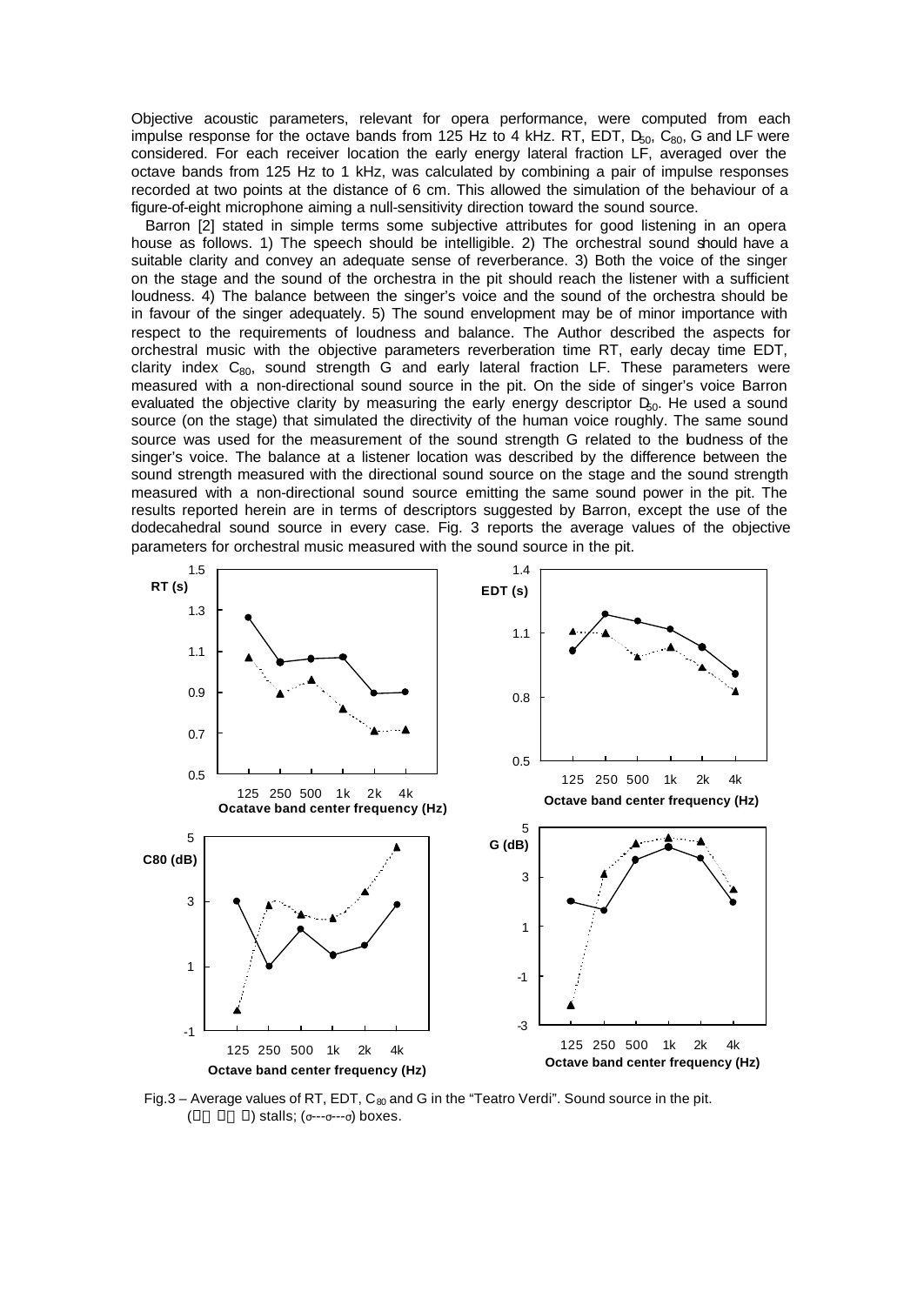

Fig. 4 – Average values of the objective parameters related to the voice of the singer in the "Teatro Verdi". Non-directional sound source on the stage. ( $\bullet \longrightarrow \bullet$ ) stalls; (σ---σ---σ) boxes.

Table 1 reports the average, the minimum and maximum values of the early lateral fraction LF, measured with the sound source in the pit, and the corresponding for the total balance  $\Delta G_{\text{stage-bit}}$ . For the sake of brevity this parameter is calculated on the basis of the strength G averaged in the octave bands at 500, 1k, 2k and 4k Hz for the source radiating from the stage minus the same for the source radiating from the pit.

|               | min  | .F ave | ∟F max | $\Delta G_{stage\text{-}pit}$ min<br>(dB) | $\Delta G_{stage\text{-}pit}$ ave<br>(dB) | $\Delta G_{stage-pit}$ max<br>(dB) |
|---------------|------|--------|--------|-------------------------------------------|-------------------------------------------|------------------------------------|
| <b>Stalls</b> | 0.02 | 0.40   | 0.54   | $-0.02$                                   | .20.،                                     | 2.00                               |
| <b>Boxes</b>  | 0.22 | 0.35   | 0.48   | $-1.20$                                   | 0.14                                      | 1.00                               |

Table1- Early lateral fraction (source in the pit) and .5,1,2,4 kHz-averaged total balance.

The "Teatro Verdi" can be considered as a medium-size opera house of the Italian style. Opera houses like La Scala in Milan and the San Carlo in Naples were huge with respect to many Italian theatres of the time. However they do not lack praise for their acoustics for opera still today. For incidence, the volume of their main-halls is about five times that of the Verdi. It is well known that opera was developed initially in theatres that were not that large. At Mozart times, clarity and intimacy were at their best in Baroque theatres of moderate size. A panoramic comparison of the objective parameters measured in the Verdi with those reported for its older and larger like, the San Carlo [3], shows that both are short of sense of reverberance, at least for orchestral music. The clarity of music is higher at the front of boxes with respect to the stalls in both cases.  $C_{80}$  appears higher for the smaller theatre on average. The clarity of voice, as described by  $D_{50}$ , is almost the same in the frequency range of interest for the human voice. As one could expect, the sound strength is higher in the similar-but -smaller theatre. As regards the aspect of spaciousness of music described by the early lateral fraction, one may suppose that an orchestra in the pit of the Verdi yields a sensation of apparent widening of the sound source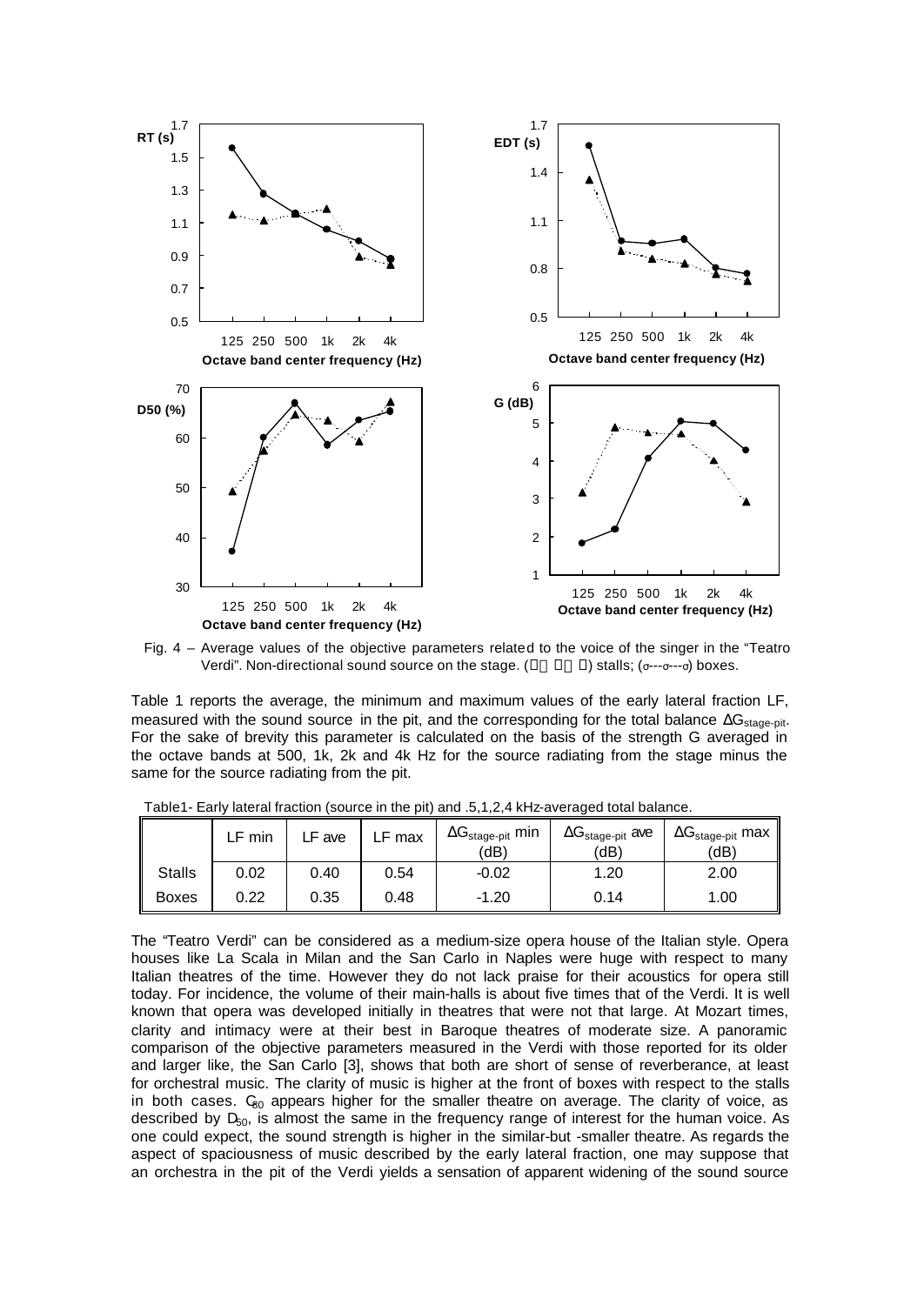higher than that produced by the same orchestra in the pit of the Teatro di San Carlo. The conventional measure of the balance  $\Delta G_{\text{stage-bit}}$  seems to be more in favour of the singer in the Verdi than in the San Carlo.

#### **ACOUSTIC MEASUREMENTS – DRAMA SETTING**

The use of the Verdi for drama performance is more frequent than its use for shows of different genre. A repeated informal inquire about the intelligibility of dialogue, carried out among both drama habitual goers and staff people, revealed that there were no evident complaints about this issue. Objective descriptors of the speech intelligibility require the consideration of aspects related to voice level, voice spectrum and directivity, background noise level and room response. There are objective descriptors that try to take into account all the above-mentioned factors [4] but no definitive agreement has been reached yet about which is the best. For example, Onaga et al. [5] criticize some drawbacks of the complicated Speech Transmission Index as a predictor of speech intelligibility. Therefore, only simple and classical parameters related to the room response which are relevant for speech intelligibility are reported herein.

A further set of measurements was carried out in the unoccupied theatre on the occasion of the performance of the farce "Le metamorfosi di un suonatore ambulante" by P. De Filippo. Fig.5 (a) shows the scenery in the stage-house. It was constituted of a painted-canvas back-drop that was visible through the large window of a furnished room. During these measurements the orchestra pit was closed with a plank floor completely. Two sets of impulse responses were recorded with the dodecahedral sound-source at two locations on the stage. The first location was along the longitudinal axis 3.90 m from the proscenium edge. The second one was 5.20 m from the proscenium edge shifted 1.50 m to the left. Fifteen listener locations were considered. Eight receivers in the right half of the stalls and seven receivers at the front of boxes and gallery. Fig. 5 (b) reports the above-mentioned sound source locations (not in scale) and the receiver locations in the plan of the "Teatro Verdi".



Fig.5 – (a) Stage fitting for drama. (b) Locations of the sound source and receivers in the plan of the "Teatro Verdi".

When the background noise-level is low enough, e.g. 25 dBA or less, the major concern for speech intelligibility is how the room delivers strong and useful early sound to every listener without masking reverberation and disturbing echoes. Therefore,  $D_{50}$ , G, EDT and RT were computed from the thirty (2 sound source locations x 15 listener locations) available impulse responses. These acoustic parameters were averaged with respect to the octave bands with the central frequencies 500, 1k, 2k and 4k Hz. A further averaging was performed with respect to the location of the sound source on the stage. Fig. 6 reports these averaged parameters for each considered receiver location.

This data shows that the early energy ratio  $D<sub>60</sub>$  varies between 55% and 75%. As expected for these theatres, listeners at front of the boxes and the gallery benefit of higher early useful sound. However, the criterion  $D_{50} > 50\%$  is satisfied at every observed location. The minimum value of G is a little less than 3 dB far from the stage. This suggests that the voice of the speaker on the stage can be perceived louder than in free space at the distance of 10 m. The reverberation time in the range of frequencies which are important for speech intelligibility is adequate with respect to the criterion  $RT = 1s$ .